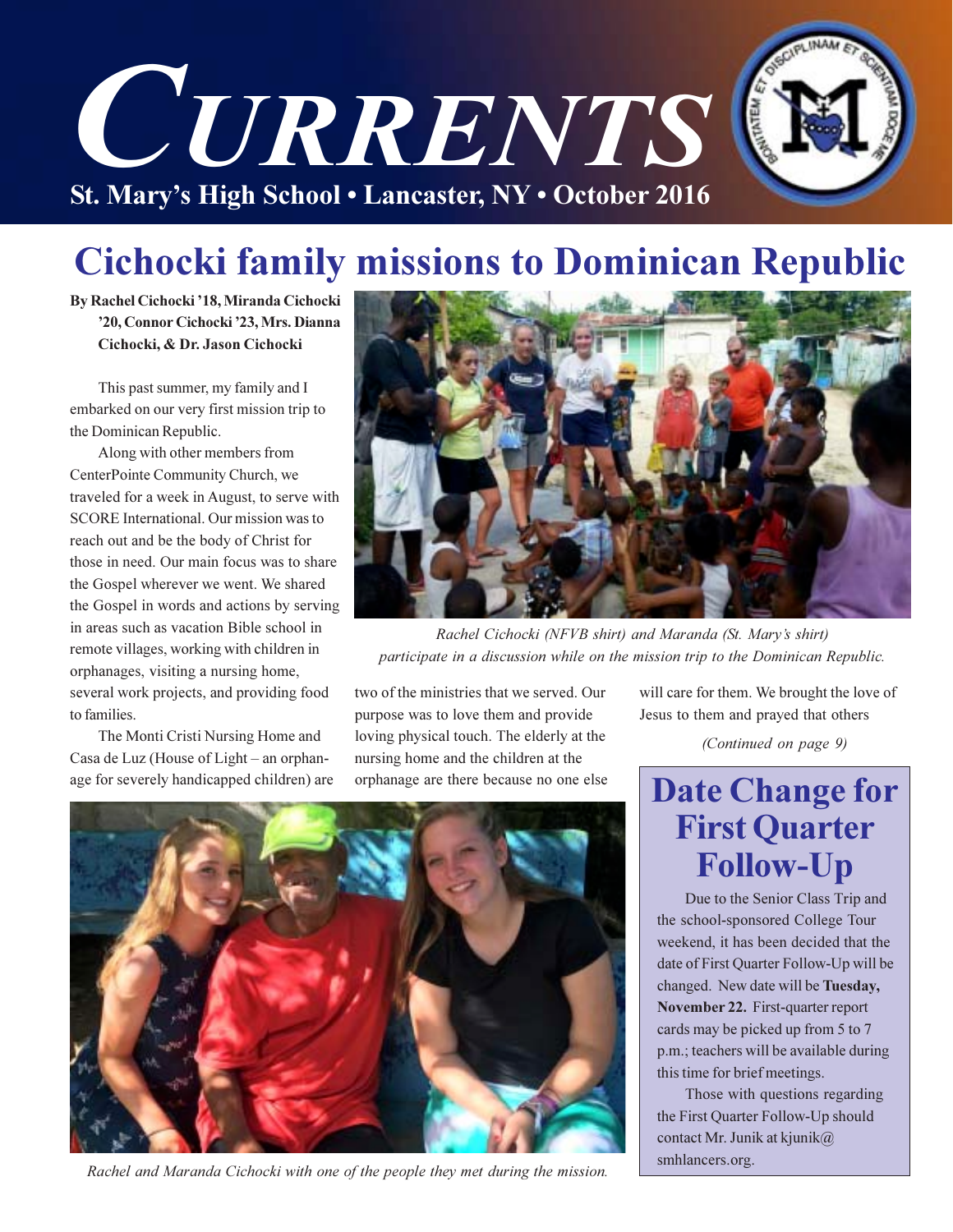#### **Currents**

## **Celebrating Chinese Moon Festival**

Thursday, Sept. 15, was the date of the Mid-Autumn (Moon) Festival in the Chinese Culture.

The Mid-Autumn Festival is held on the 15th day of the eighth month in the



ESL Teacher Ms. Kristin Cutspec helps Zhengbang Brian Wu and Weihao Steven Xu work on their lanterns.

Chinese Lunar Calendar. On this day, Chinese families usually hold reunions and share moon cake, a round pastry made especially for the festival. The families also go outside to view the full moon.



Jingkai Aaron Sun shows off his creation.

At St. Mary's High School, the Chinese students in the International Program celebrated the Festival Day by decorating lanterns and sharing moon cakes with students and teachers.



The International students share Moon Cakes during lunch.

## **Cast announced for Is There a Comic in the House?** Tickets go on sale Wednesday, Oct. 12

The St. Mary's Theater Department recently announced the cast for this year's fall play, Is There a Comic in the House? Terri .................................. Vincenza LaMagna 

| Student Director & Understudy |
|-------------------------------|
| <b>Madeline Benzer</b>        |

Seven wildly funny comedians live in Shotzie Starr's boarding house. The only "normal" resident is Shotzie's granddaughter whose pizza delivering boyfriend is you guessed it – an aspiring comedian. The

### **Bash for Cash will soon be here**

Bash for Cash will be taking place at St. Mary's High School on Saturday, Oct. 22. For those new to the event, Bash for Cash combines a cash give-a-way with an evening of fun and food. The grand prize is \$10,000, while there are also 61 other prizes ranging from \$50 to \$3,000. And every entry has a chance for every prize.

On the day of the event, every ticket purchased allows two adults to attend the festivities which include pizza, beverages, raffles, split clubs, and games.

Tickets for the Bash for Cash cost \$50. They are available by contacting Mrs. Julie Wipperman at 683-4824, ext. 223, or jwipperman@ smhlancers.org.

Also, adult volunteers are needed on the day of the event. Individuals interested in volunteering at the Bash for Cash should contact Mrs. Wipperman.

action at Shotzie's becomes manic when bumbling kidnappers crash their van and take refuge there with their victim, a haughty socialite, in tow. Police surround the house and the unrestrainable comics are suddenly in the proximity of reporters' TV cameras. All hilarity breaks loose, on stage and in the audience!

The play will be performed November 4 and 5. Tickets go on sale on Wednesday, Oct. 12, at a cost of \$5 per ticket in Mr. Kidder's Office (behind the library). Seating for the Fall play is general seating only.

More information is available by contacting Mr. Kidder at kkidder@ smhlancers.org.

### **Currents**

Published 12 times a year by St. Mary's High School 142 Laverack Ave., Lancaster, NY 14086  $(716)$  683-4824 • www.smhlancers.org

Editor - Keith Kidder '85

*Vol. 25, Issue 2*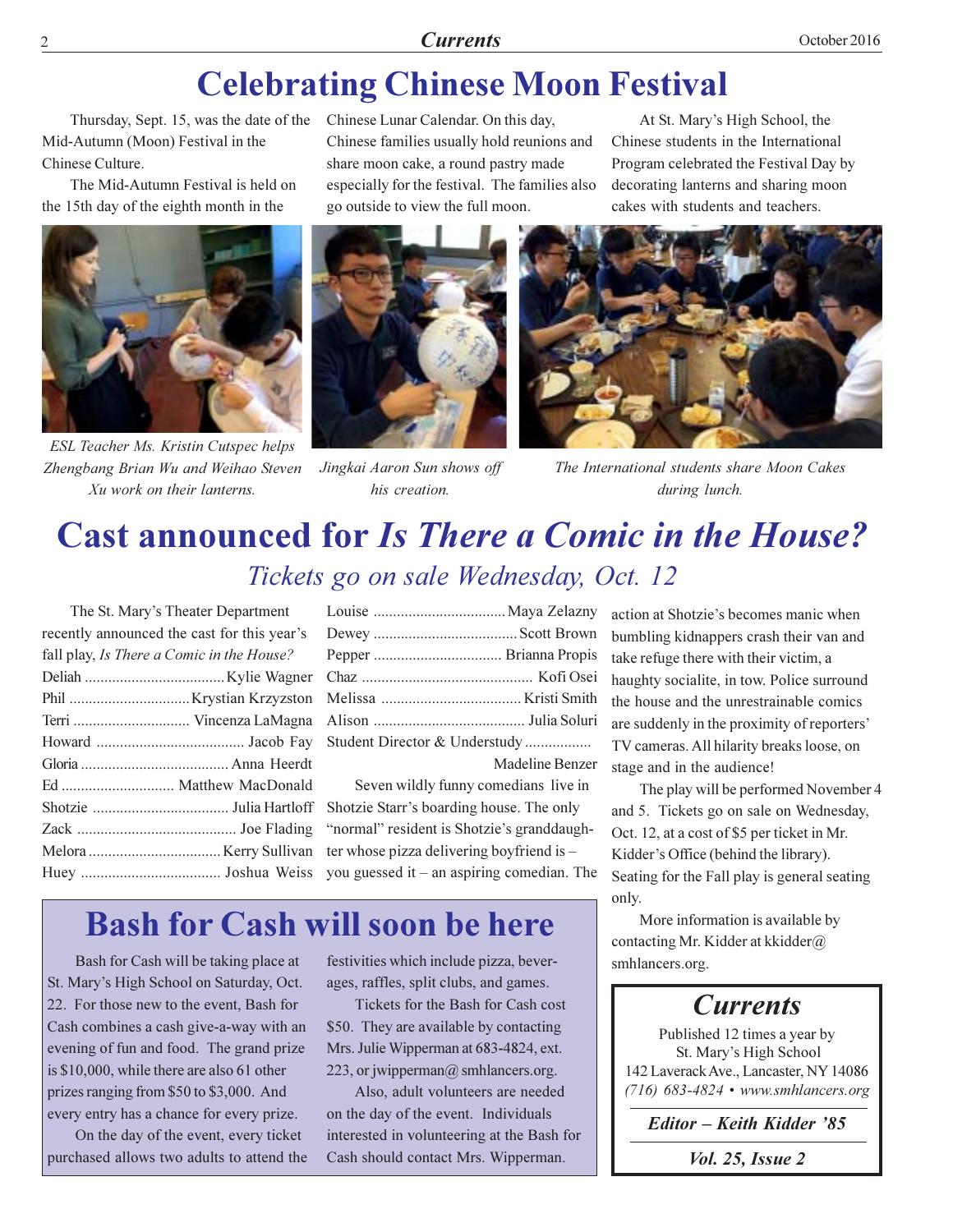## **Junior learns from summer Roswell experience**

Gabrielle Burkard, a junior at St. Mary's, had the opportunity to participate in the Junior Robotic Surgery Challenge at Roswell Park Cancer Institute. The Challenge introduced participants to various career opportunities within health care using hands-on, practical exercises, and classroom instruction as well as guest lectures from accomplished professionals.

According to Gabrielle, the weekdays of the challenge were mostly spent in the classroom, where they learned about the advancements that have been made in medical instruments as well



Gabrielle Burkard practices on the DaVince Surgical Robot

as the different parts of the robot that they would be using. They also had field trips to various medical-related facilities, like the Brain Museum at the University at Buffalo. But she said the Saturday experiences are what she will remember the most.

"On Saturdays we actually got to practice on the DaVince" Surgical Robot," Gabrielle related. "It was amazing to think that what I was doing is what doctors do all of the time. It was cool how smooth everything was."

Gabrielle did find the Final Challenge rather daunting – they had to memorize the names of several different tools; there was a test on medical practices of the past, present, and future; and they had to tie three different knots (surgical and regular) using the robot.

"Overall, I thought the challenge was a great experience," she continued. "My sister (Paige) did it last year, so I was iffy about going this year, but I absolutely loved it.

"I never thought about surgical medicine before as a career," Gabrielle concluded, "but now I will definitely be looking into it. I would highly recommend the Challenge to other students."

Robot-assisted surgeries are minimally invasive surgical procedures carried out with assistance from a highly specialized surgical robot under the control and oversight of an experienced surgeon. Compared to traditional "open" surgeries, these procedures typically involve smaller incisions, less blood loss, and quicker recovery time. At Roswell Park, robot-assisted procedures are used in the treatment of many urologic, gastrointestinal, headand-neck, thoracic, and gynecologic cancers.

## **Walk-a-Thon to benefit Lancaster Food Pantry**

The annual celebration of Homecoming Week is when members of the St. Mary's community are full of energy. Each year the Student Senate likes to tap into that energy for our largest fundraiser of the year: the annual Walk-a-Thon, to be held on Tuesday, October 11.

Here is the format for this year's Walka-thon: After a short walk in Lancaster and Depew, students will head over to Firemen's Park in Depew for a school picnic. We will be able to enjoy the basketball courts, the sand volleyball court, the playground, and the open space while having a picnic lunch sponsored by Student Senate. At the end of the day students will walk back to school.

The Walk-a-Thon is not only an opportunity to have a lot of fun with your friends, it's also a way to raise money for

various causes.

This year, St. Mary's High School will present a portion of the money raised to the Lancaster Food Pantry. St. Mary's High School has long-partnered with the Lancaster Food Pantry, helping to feed the less fortunate in the Lancaster area.

Another portion of the monies raised goes directly to each class treasury. Each class is awarded a percentage that is based on the amount of money that students in the class raise for the Walk-a-Thon; thus, the more each class brings in, the more their class treasury receives.

And another portion of the money raised at the Walk-a-Thon seeds the Student Senate activities budget, which we use to fund activities and supplies for clubs and organizations at St. Mary's.

Finally, a portion of the the Walk-a-

Thon proceeds fund the Student Senate Scholarship for an incoming student each year. These are just a few examples of why this money is so important to St. Mary's High School.

Each participating student must collect a minimum of \$50; if there are multiple St. Mary's students in a family, the minimum is \$30 per student. Of course, the more money raised the better! The money is due on Friday, October 7. As in the past, we are offering an incentive to raise Walk-a-Thon money: we will award a \$50 gift certificate for the top earner in each class!

More information regarding the Walka-thon is available by contacting Student Senate Moderators Mrs. Tytka or Mr. Kidder.

Thank you very much for your support of Walk-a-Thon 2016!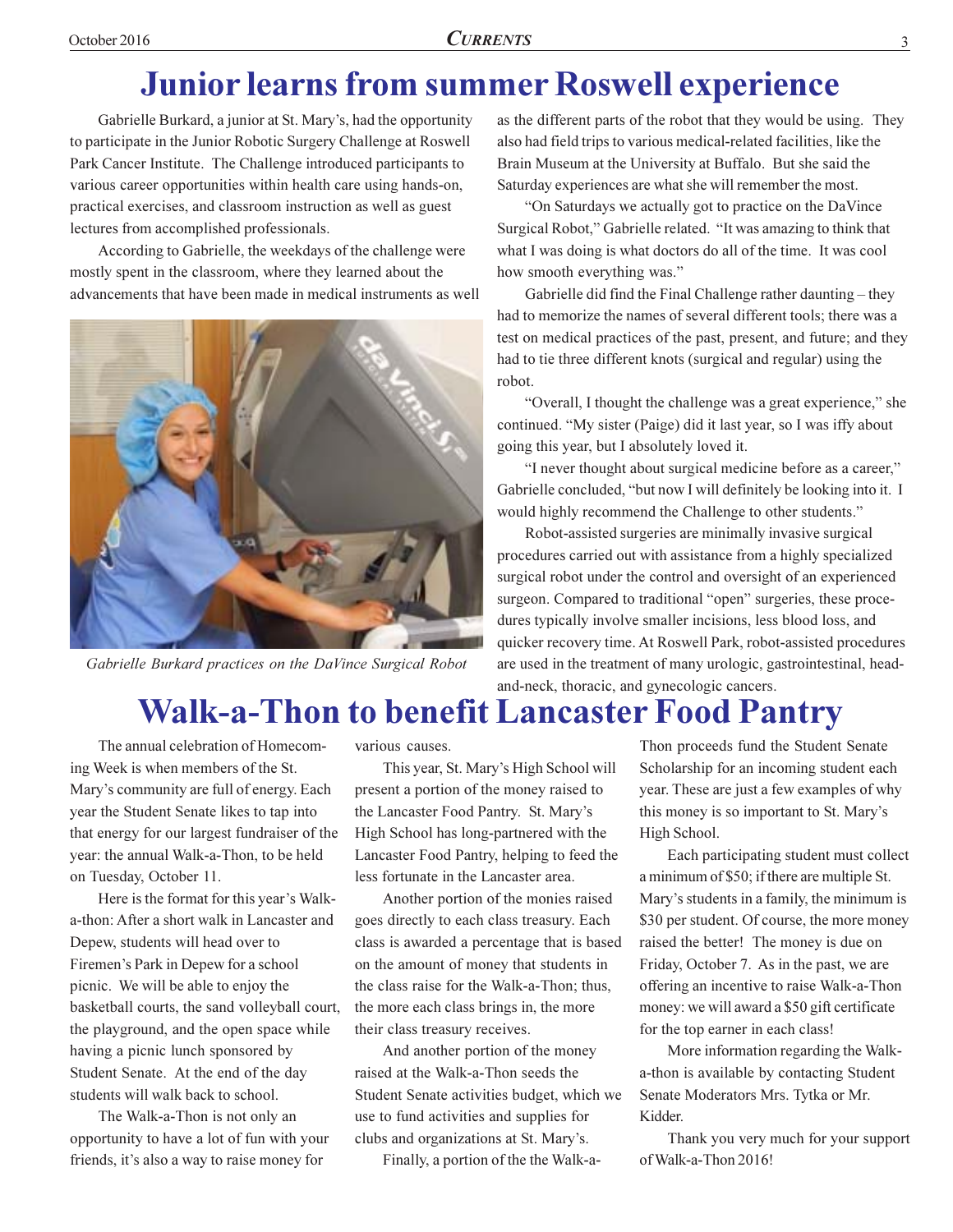

Sarah Neudeck (sneudeck@smhlancers.org) •  $683-2349$  • Jamie Whitwood (jwhitwood@smhlancers.org)

## **Students benefit from Bus to Bona**

### **By Madeline Pike**

Class of 2018

Before school began this year, juniors and seniors were offered a day trip to St. Bonaventure University. Many of my friends and I decided to go together as this would be a good start for us to begin looking into colleges.

After the bus ride there, we began with a tour of the campus. While on our tour we were informed of many programs students can use to help with

classes, including student tutors. After the tour we had a Q&A with students who attend St. Bonaventure University. We talked about different degrees to work toward and numerous programs to help you get the most experience before you graduate. While talking about majors, we learned that their class sizes are fairly small, only going up to fifty people per class.

While academics are the main focus, there are a vast amount of clubs and organizations to take part in and help

you get involved. One of the aspects I found most interesting was that for most of the sports if not all of them have a club that still plays other colleges and doesn't simply play each other for fun.

Overall I thought this was a great way to expose myself to the college atmosphere. St. Bonaventure University has many courses to offer and has an extremely family friendly attitude.

This opportunity allowed me to get a better feel for what I am looking for in a college.

## **Study help for math, science classes**

Studying for math and science classes often requires different skills than studying for other subjects.

To help your teen study math and science effectively, tell him to:

· Schedule extra time, especially if math or science classes are challenging for your teen. He should block out

### **Expectations** set stage for success

Research shows that parental expectations have a huge impact on high school students' achievement. One study found that:

- Teens strive to reach parents' expectations of them. If you believe in your teen and expect her to succeed in school, she is likely to have higher academic achievement.
- Teens' expectations for themselves begin to match the expectations (Continued on page 7)

time to work on these subjects every day.

- Start each study session with review before he begins working on new material. Your teen should look back over what the teacher covered in class.
- Check his understanding of the material. He should read the sample questions at the end of a chapter. If he can't answer all of those ques-

tions, he should look back through the text.

- Draw a picture. If your teen is having trouble understanding something, suggest that he draw a diagram. Making a picture of something he's read can help him see how things fit together.
- Answer all homework questions. Some teachers will tell students to answer (Continued on page 7)

### **October 19 – Standardized Testing & College Visitation Day**

Wednesday, Oct. 19, is the Underclassmen Testing Day at St. Mary's High School. On that day, freshmen and sophomores will be sitting for a PSAT test. These tests will follow the guidelines of the newly revised SAT test.

Juniors will take the regular PSAT, which will be used to determine the National Merit Scholarship recipients.

All students must be in regular dress code that day.

Teachers and counselors will be working with students prior to the test so they are prepared for the day. Dismissal will be at 12 noon.

Seniors DO NOT have to report to school that day and are encouraged to use the day to visit any college(s) that they might be interested in attending.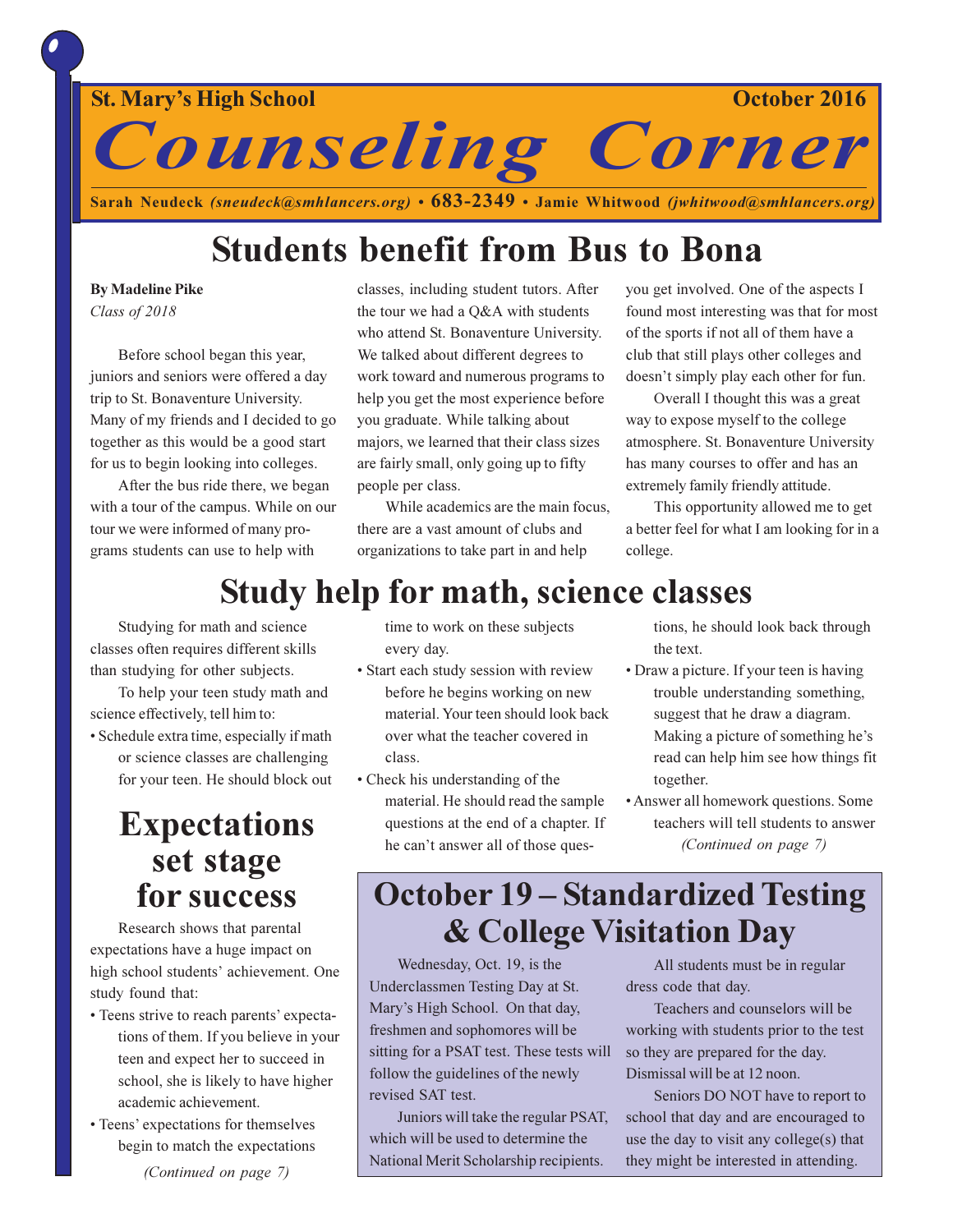# **Lots Happening at Lancerville!**



Matt Walter, a 1990 graduate, speaks to Mr. Herr's Personal Finance Class on the topic of Entrepreneurship. Mr. Walter owned his own business, Madd Matt's Entertainment, for 11 years. Most recently he worked as the COO of Oogie Games.



Mrs. Lisa Amatura, mother of senior Campbell and freshman Francesca, speaks to Mrs. Connelly's Participation in Government class about her experience as a survivor of the September 11, 2001, attack in NYC.



RPM on retreat at Camp Pioneer.



Theater students attend a Q&A with the cast and production personnel of Finding Neverland at Shea's.



Msgr. Paul Burkard from Our Lady of Victory Basilica delivers the homily during the Opening Mass.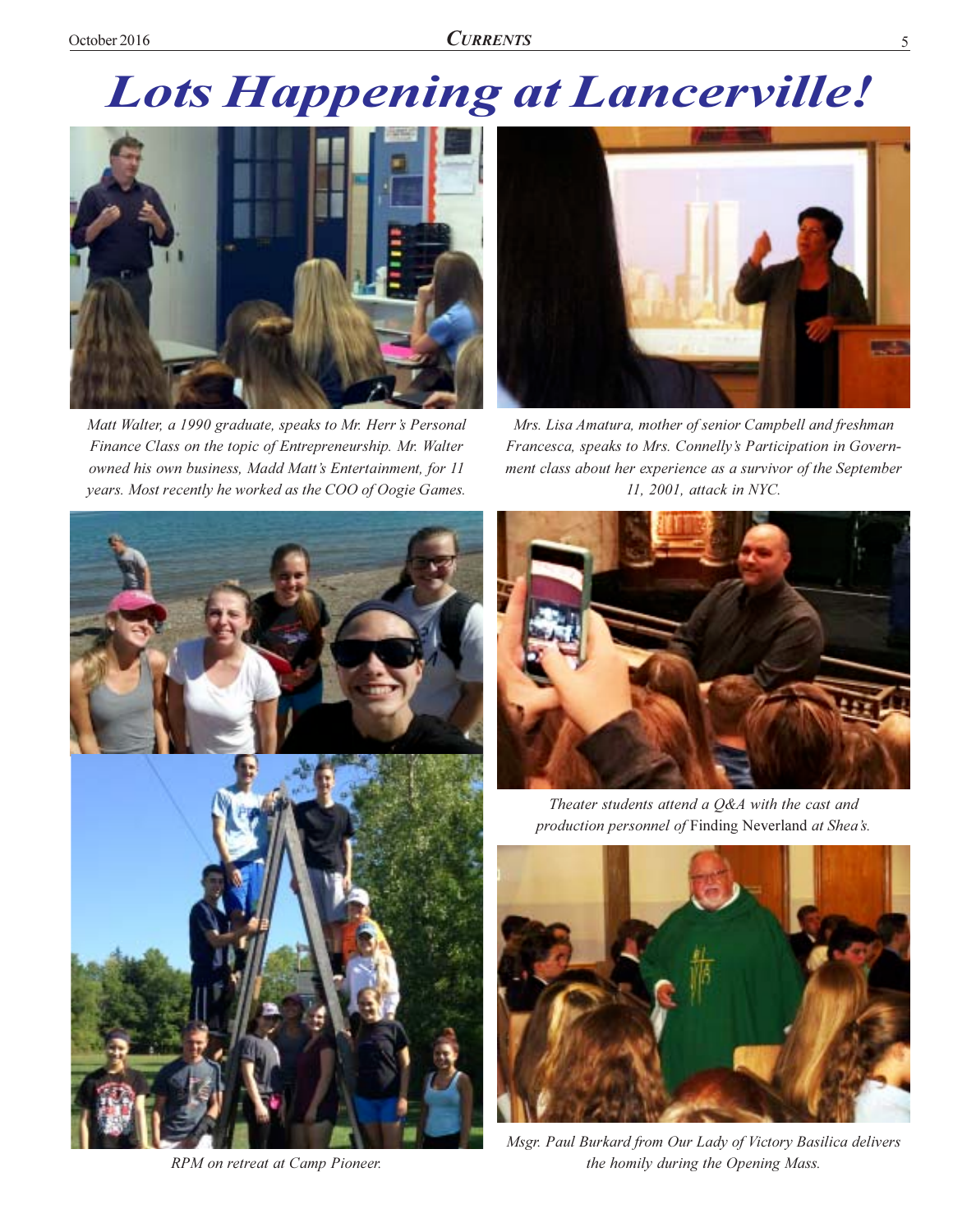### **Currents**

# Keep your kids safe. Get their flu shots every year. The Flu: A Guide for Parents

| Is the flu more<br>serious for kids?                                           | Infants and young children are at greater risk for getting seriously ill from the flu. That's why the<br>New York State Department of Health recommends that all children 6 months and older get the flu<br>vaccine.                                                                                                                                                                                                                                                                                                                                                                                                                                                                                                                                                                                                                                                                            |  |  |  |
|--------------------------------------------------------------------------------|-------------------------------------------------------------------------------------------------------------------------------------------------------------------------------------------------------------------------------------------------------------------------------------------------------------------------------------------------------------------------------------------------------------------------------------------------------------------------------------------------------------------------------------------------------------------------------------------------------------------------------------------------------------------------------------------------------------------------------------------------------------------------------------------------------------------------------------------------------------------------------------------------|--|--|--|
| Flu vaccine may<br>save your child's life.                                     | Most people with the flu are sick for about a week, and then they feel better. But, some people,<br>especially young children, pregnant women, older people, and people with chronic health<br>problems can get very sick. Some can even die. An annual vaccine is the best way to protect your<br>child from the flu. The vaccine is recommended for everyone 6 months and older every year.                                                                                                                                                                                                                                                                                                                                                                                                                                                                                                   |  |  |  |
| What is the flu?                                                               | The flu, or influenza, is an infection of the nose, throat, and lungs. The flu can spread from person<br>to person.                                                                                                                                                                                                                                                                                                                                                                                                                                                                                                                                                                                                                                                                                                                                                                             |  |  |  |
| Who needs<br>the flu shot?                                                     | $\cdot$ Flu shots can be given to children 6 months and older.<br>. Children younger than 9 years old who get a vaccine for the first time need two doses.                                                                                                                                                                                                                                                                                                                                                                                                                                                                                                                                                                                                                                                                                                                                      |  |  |  |
| How else can I protect<br>my child?                                            | $\cdot$ Get the flu vaccine for yourself.<br>· Encourage your child's close contacts to get the flu vaccine, too. This is very important if your<br>child is younger than 5, or if he or she has a chronic health problem such as asthma<br>(breathing disease) or diabetes (high blood sugar levels). Because children under 6<br>months can't be vaccinated, they rely on those around them to get an annual flu vaccine.<br>· Wash your hands often and cover your coughs and sneezes. It's best to use a tissue and quickly<br>throw it away. If you don't have a tissue, cough or sneeze into your upper sleeve, not<br>your hands. This will prevent the spread of germs.<br>· Tell your children to:<br>· Stay away from people who are sick;<br>$\cdot$ Clean their hands often:<br>$\cdot$ Keep their hands away from their face, and<br>· Cover coughs and sneezes to protect others. |  |  |  |
| What are signs of the flu?                                                     | The flu comes on suddenly. Most people with the flu feel very tired and have a high fever,<br>headache, dry cough, sore throat, runny or stuffy nose, and sore muscles. Some people, espe-<br>cially children, may also have stomach problems and diarrhea. The cough can last two or more<br>weeks.                                                                                                                                                                                                                                                                                                                                                                                                                                                                                                                                                                                            |  |  |  |
| How does the flu<br>spread?                                                    | People who have the flu usually cough, sneeze, and have a runny nose. The droplets in a cough,<br>sneeze or runny nose contain the flu virus. Other people can get the flu by breathing in these<br>droplets or by getting them in their nose or mouth.                                                                                                                                                                                                                                                                                                                                                                                                                                                                                                                                                                                                                                         |  |  |  |
| How long can a sick<br>person spread the flu<br>to others?                     | Most healthy adults may be able to spread the flu from one day before getting sick to up to 5 days<br>after getting sick. This can be longer in children and in people who don't fight disease as well<br>(people with weaker immune systems).                                                                                                                                                                                                                                                                                                                                                                                                                                                                                                                                                                                                                                                  |  |  |  |
| What should I use to<br>clean hands?                                           | Wash your children's hands with soap and water. Wash them for as long as it takes to sing the<br>"Happy Birthday" song twice. If soap and water are not handy, use a hand sanitizer. It should be<br>rubbed into hands until the hands are dry.                                                                                                                                                                                                                                                                                                                                                                                                                                                                                                                                                                                                                                                 |  |  |  |
| What can I do if my<br>child gets sick?                                        | Make sure your child gets plenty of rest and drinks lots of fluids. Talk with your child's doctor<br>before giving your child over-the-counter medicine. If your children or teenagers may have the<br>flu, never give them aspirin or medicine that has aspirin in it. It could cause serious problems.                                                                                                                                                                                                                                                                                                                                                                                                                                                                                                                                                                                        |  |  |  |
| Can my child go to<br>school or day care with<br>the flu?                      | No. If your child has the flu, he or she should stay home to rest. This helps avoid giving the flu to<br>other children.                                                                                                                                                                                                                                                                                                                                                                                                                                                                                                                                                                                                                                                                                                                                                                        |  |  |  |
| When can my child go<br>back to school or day<br>care after having the<br>flu? | Children with the flu should be isolated in the home, away from other people. They should also<br>stay home until they have no fever without the use of fever-control medicines and they feel well<br>for 24 hours. Remind your child to protect others by covering his or her mouth when coughing or<br>sneezing. You may want to send your child to school with some tissues, and a hand sanitizer, if<br>allowed by school.                                                                                                                                                                                                                                                                                                                                                                                                                                                                  |  |  |  |

For more information about the flu, visit health.ny.gov/flu Or, www.cdc.gov/flu Centers for Disease Control and Prevention

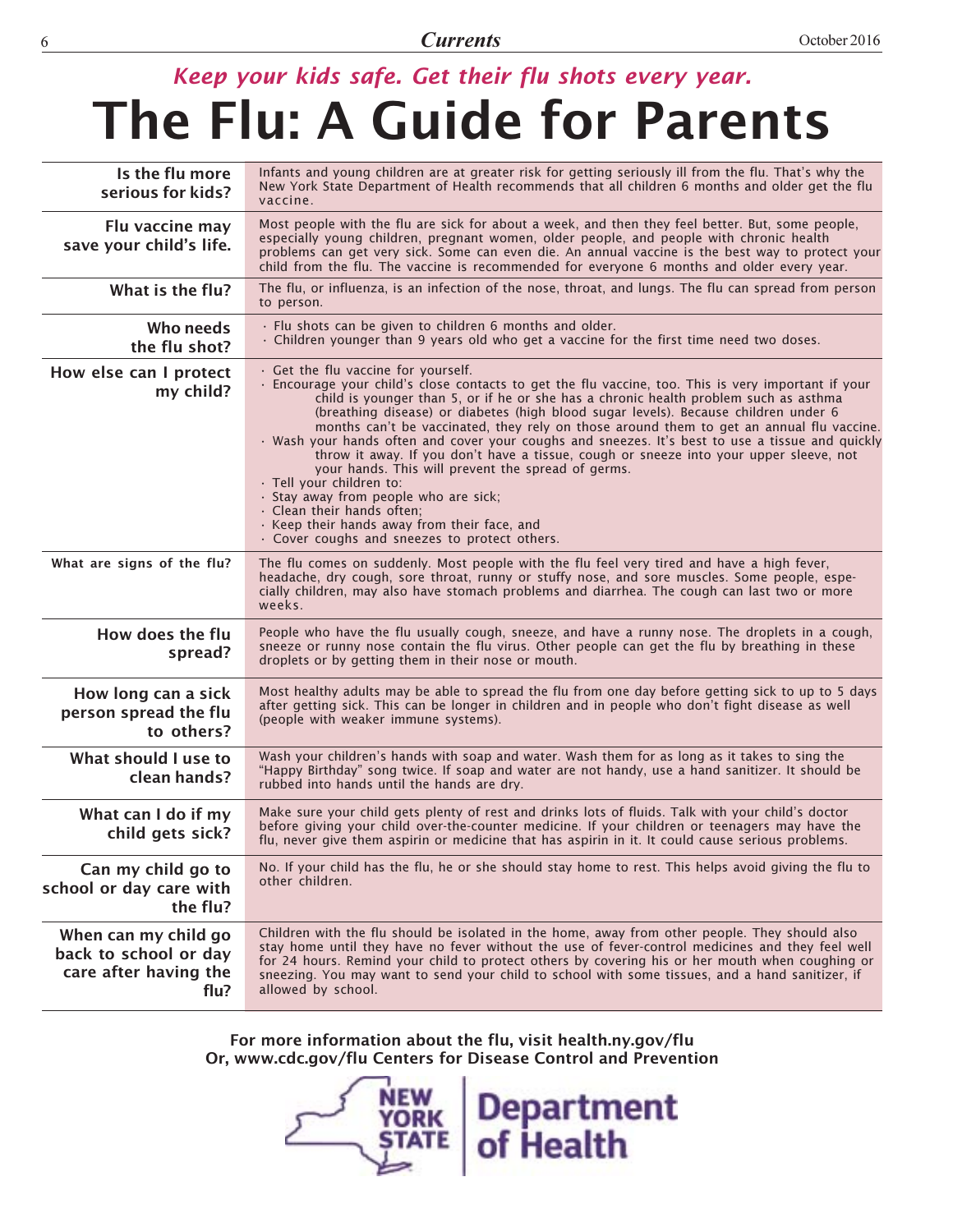

There is a thread that runs through the Gospel readings in October. Luke writes about the faith of those who saw Jesus' works and heard His words. On the first Sunday the Apostles ask Jesus to increase their faith. Can it be done?

Faith is a virtue, a good habit, which grows, develops, and matures simply by its practice. Often we limit our understanding to an intellectual component, like the Apostles' Creed, and are unaware of the spiritual dimension.

This theological virtue is not just belief but how that belief is carried out in day-to-day living. Faith is the relationship we have with the Triune God and

how that communion is expressed. The many Christian traditions give evidence of that expression.

The Bible describes it this way: "Faith is the assurance of things hoped for, the conviction of things not seen," (Hebrews  $11:1.$ ). We hope, and we believe. It has been written that faith is not just knowing that God can do it, it is believing that He will.

Can it – an increase in faith – be done? Of course, but like all relationships it requires work and practice, practice, practice.

During this October as you hear the examples of faith may you grow to appreciate this baptismal gift  $-$  the gift that takes a lifetime to unwrap.

Benedicat vos omnipotens Deus.  $twf+$ 

 $*$  \*

Members of the St. Mary's community are invited to join us for these upcoming Liturgies:

- Thursday, Oct. 6, 7:30 a.m. in the School Chapel
- Tuesday, Oct. 11, 8 a.m. in the School Auditorium – Homecoming Liturgy

• Thursday, Oct. 20, 7:30 a.m. in the **School Chapel** 

• Tuesday, Nov. 1, 1 p.m. at Our Lady of Pompeii Church-All Saints Day

Lancer Parent Partnership Please join us on October 24th!

The Lancer Parent Partnership will hold the first committee meeting in the St. Mary's Library on Monday, Oct. 24, from 6:30-7:30 p.m.

We will look ahead to the school year and begin planning for events in which the LPP is involved as well as start planning for the Fashion Show.

The Fashion Show is the major fundraiser for the Parent Partnership. Money raised at this event helps to fund scholarships for graduating seniors, gifts of appreciation to the faculty and staff, and other events which help build a bond between the school and the parents.

If you would like more information about the Lancer Parent Partnership – or would like to be involved but are not able to attend the October 24th meeting - please contact Kim Marino at kim.marino@independenthealth.com or Amanda Rebeck at arebeck@smhlancers.org.

### **Expectations** (continued from page 4)

their parents have for them. If you make it clear to your teen what you want of her, by saying things like "I want you to do well in school," she will begin to have the same expectations for herself.

So how can you use this information to help your teen?

- You can:
- Talk to your teen about what you want her to achieve this school year – and ask her what she expects to achieve.
- Set attainable goals with your teen such as improving her grade in history.
- Discuss the future. Compare your dreams for your teen with her own. Talk about potential careers or college plans. Tell her that you support her and

know she can succeed in whatever she does.

Reprinted with permission from the October 2016 issue of Parents Still make the difference!® (High School Edition) newsletter. Copyright © 2016 The Parent Institute®, a division of NIS, Inc. Source: J.M. Froiland and M.L. Davison, "Parental expectations and school relationships as contributors to adolescents' positive outcomes," Social Psychology of Education, Springer.

**Study help** *(continued from page 4)* 

only the first five questions on a worksheet or only the even-numbered ones. If your teen tackles all the questions or solves all the problems, he may start to feel more confident so when he sees similar questions on a test, he'll know that he can answer them.

Reprinted with permission from the October 2016 issue of Parents Still make the difference!® (High School Edition) newsletter. Copyright © 2016 The Parent Institute®, a division of NIS, Inc.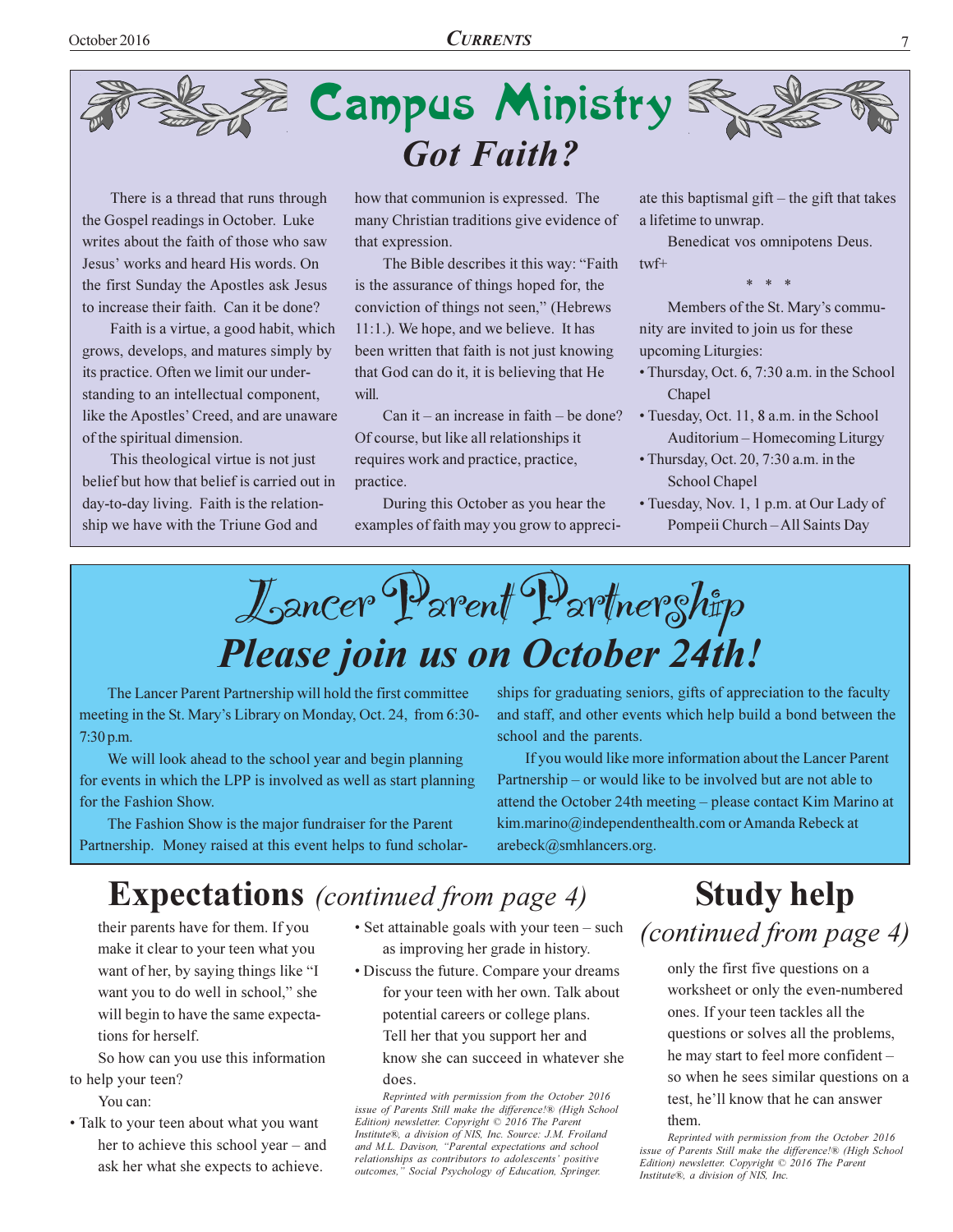### **Currents**

# **SCRIP NEWS!**

Welcome back to School.. Now that we are in full swing of the new school year, how about making some extra money from places you frequently visit... Tops, Kohl's, Tim Hortons, Best Buy, Amazon, Burger King, JCPenney, Starbucks, Advance Auto, K-Mart, Sam's Club, Target, Home Depot, Dick's, Disney, Visa, Groupon, Frank's, Delta Sonic, just to

DEFL1BLF37466 and click Register. Please put your email address as your username and fill in the rest of the information and press Register. If you already have had an account set up from another school, all you have to do is change the enrollment code to our St. Mary's enrollment code: DEFL1BLF37466.

name a few... We have a new merchant recently added. The New York Store (when those young men grow out of their blazers).

50/50 is the rebate earning split. 50% goes to SMH and 50% goes to your

family. Example: If you purchase a \$100 Tops Gift Card, the rebate is 5%. The earning is \$5. So that means \$2.50 goes to SMH and \$2.50 to you. Every purchase adds up. If you purchase a \$100 Tops card once a week for 12 weeks, you would earn \$30 and St. Mary's would earn \$30.

There are over 300 merchants to choose from for gift cards. All it takes is one time to place an order and you will be well on your way to earning free cash.

If you are new to the scrip program, please go to www.shopwithscrip.com and click register. Select "Join a Scrip Program". Type in our enrollment code



Place your order online at www.shopwithscrip.com by Mondays by noon and you normally have your cards sent home with your child by Friday (sometimes Thursday) of that same week. You can send a check to school made

out to St. Mary's High School in an envelope marked SCRIP and it can be dropped off in the office by your child on Monday. You can pay online by setting up a PrestoPay account (Carol can help you set that up, it's the easiest way to pay but they do charge you 15 cents per order, but when you have a PrestoPay account you can then utilize ScripNow in the MyScripWallet App for your phone which gives you instant e-giftcards (Carol can explain more about that, just get in contact with her).

For any questions please feel free to email Carol Winiarski at cwiniarski@smhlancers.org, call or text her at 572-3698.



716.683.4824 x223 · jwipperman@smhlancers.org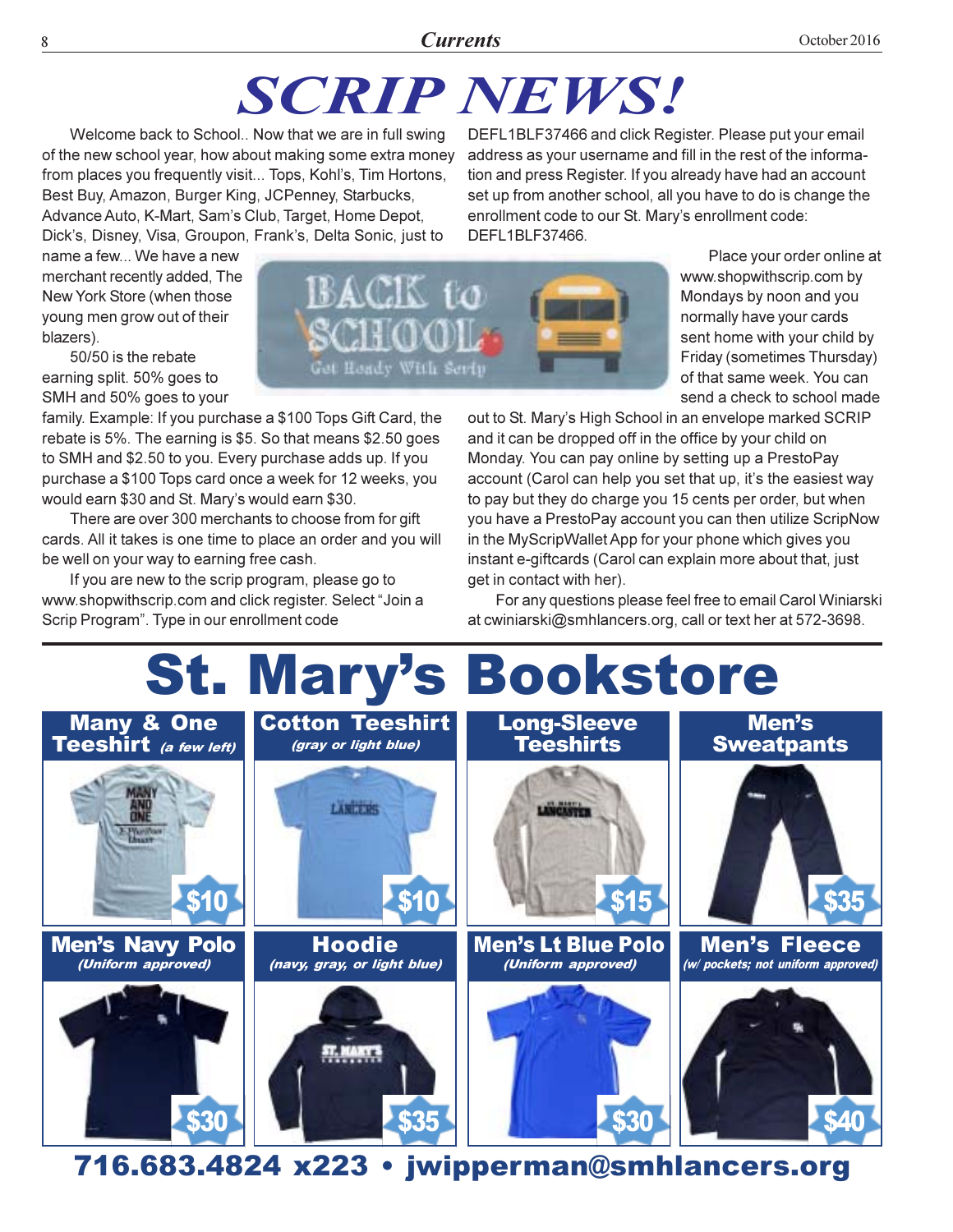## **Chapel time** for the Lady Lancers



Prior to departing for their trip to Phoenix, the Women's Volleyball Team gathered in the chapel for prayer. Coach Don Pieczynski joins in the prayer with freshman Meadow Slade.

### **Cichocki mission** *(continued from page 1)*

would come to do the same.

Going into the villages for food distribution was something I will never forget. The food bags we distributed cost \$10 and provided enough food for a family for two weeks. Each box included items like rice, pasta, beans, and canned fish. Even though that does not seem like it would feed a family for two weeks, families make it last by only eating one meal a day.

To prevent hunger they chew on sugar cane and often feed the kids "mud pies."

We blessed others by serving and we were also blessed in the process. The smiles on people's faces and the laughter of the children when we played are memories that we will cherish forever.

"To glorify God through missions in obedience to the Great Commission." (Matthew 28:19-20)

## **St. Mary's High School's Grammar School V**Ileyball Tourney Saturday, Oct. 15th

• Pool Play & Playoffs • Play begins at 9 a.m. \$60 Registration Fee • Concession area available • Limited to 12 teams

More information is available at 683-4824, ext. 235

# **Fall Sport Schedules**

### **Women's Volleyball**

All JV matches start at 4:30 pm, Varsity matches start at 6 pm unless noted Sept. 30-Oct. 1 - Phoenix Tourney Tues, Oct. 4, vs. Nardin Wed, Oct. 5, 4/5pm vs. Rochester Mercy Oct. 8-9 - Garden State Tourney Tues, Oct. 11, @ Mt. St. Mary's Thurs, Oct. 13, vs. Sacred Heart Tues, Oct. 18, @ Nardin (Villa) Oct. 21-23 - BNCC Tourney Mon, Oct. 24, 5/5pm @ Lancaster Fri, Oct. 28 - Quarterfinals Wed, Nov.  $2 -$  Semifinals Fri. Nov.  $4$  – Finals Sat, Nov. 12 - States (St. Francis Prep)

### **Varsity Football**

- Sat, Oct. 8, 1pm vs. University Prep
- Sat, Oct. 15, 2pm vs Gilmour Academy
- Sat, Oct.  $22 Bye$
- Sat, Oct. 29, 1pm vs. O'Hara
- Sat, Nov.  $5 -$ Quarterfinals (higher
- seed) Sat, Nov.  $12$  – Semifinals (higher seed)
- Sat, Nov.  $19$  Championship (Ralph Wilson Stadium)
- Sat, Nov. 26 State Catholic Championship

#### Golf

Mon, Oct. 3, 4pm vs. St. Joe's (Sheridan) Wed, Oct. 5, 4pm vs Nichols (CC of Buffalo) Thur, Oct. 6, 4pm vs. O'Hara (Lancaster) Mon, Oct.  $10 - All-Catholics$ 

### **Men's JV Soccer**

Home games played at Lancaster Middle School. Mon, Oct. 3, 4:30pm @ Cheektowaga Tues, Oct. 4, 4:30pm @ Nichols Thurs, Oct. 6, 4:30pm @ St. Joe's Thurs, Oct. 13, 5pm vs. St. Francis Tues, Oct. 18, 4:30pm vs. Cheektowaga (Westwood Park)

### **Men's Volleyball**

All matches start at 6:30 pm unless noted Sat, Oct. 1 - Will South Tourney Mon, Oct. 3, 6pm @ Lancaster Tues, Oct. 4, vs. O'Hara Thurs, Oct. 6, vs. St. Joe's Sat, Oct. 8 - Lockport Tourney Fri, Oct. 14, @ St. Francis Tues, Oct. 18, 6pm @ Canisius Thurs, Oct. 20, vs. St. Francis Sat, Oct. 22 - Grand Island Tourney Mon, Oct. 24, @ Will South Wed, Oct. 26, 5pm @ West Sen East

### **Men's Varsity Soccer**

All games start at 4:30 pm unless noted. Home games played at **Westwood Park.** 

Sat, Oct. 1, 2pm @ Gow Mon, Oct. 3, 7:30pm @ Fredonia Tues, Oct. 4, @ Niagara Catholic Mon, Oct. 10, vs. Christian

Central Wed, Oct. 12, 5pm vs. Fredonia (Lancaster Middle School) Mon, Oct. 17, @ Christian Central

#### **Women's Soccer**

All games start at 4:30 pm unless noted. Home games played at Westwood Park. Tues, Oct. 4, vs. Mt. St. Mary's Thurs, Oct. 6, vs. Park

Fri, Oct. 7, @ Buffalo Seminary

Thurs, Oct. 13, vs. O'Hara Mon, Oct. 17, vs. Christian Central Tues, Oct. 25 - Semifinals Sun, Oct. 30 - Finals (Niagara

University)

### **Women's Cross Country**

Sat, Oct. 1 @ McQuaid Invitational Tues, Oct. 4, 5pm vs. Mt. St. Mary's Oct. 7-10 @ Manhattan Invitational Tues, Oct. 11, 4pm vs. Sacred Heart Tues, Oct. 18, 5:30pm @ Christian Central/Gow Tues, Oct. 25, 4pm @ Nardin Sun, Nov. 6 - Cross Country Meet (Knox Field)

### Schedules are subject to change.

**Go Lancers!**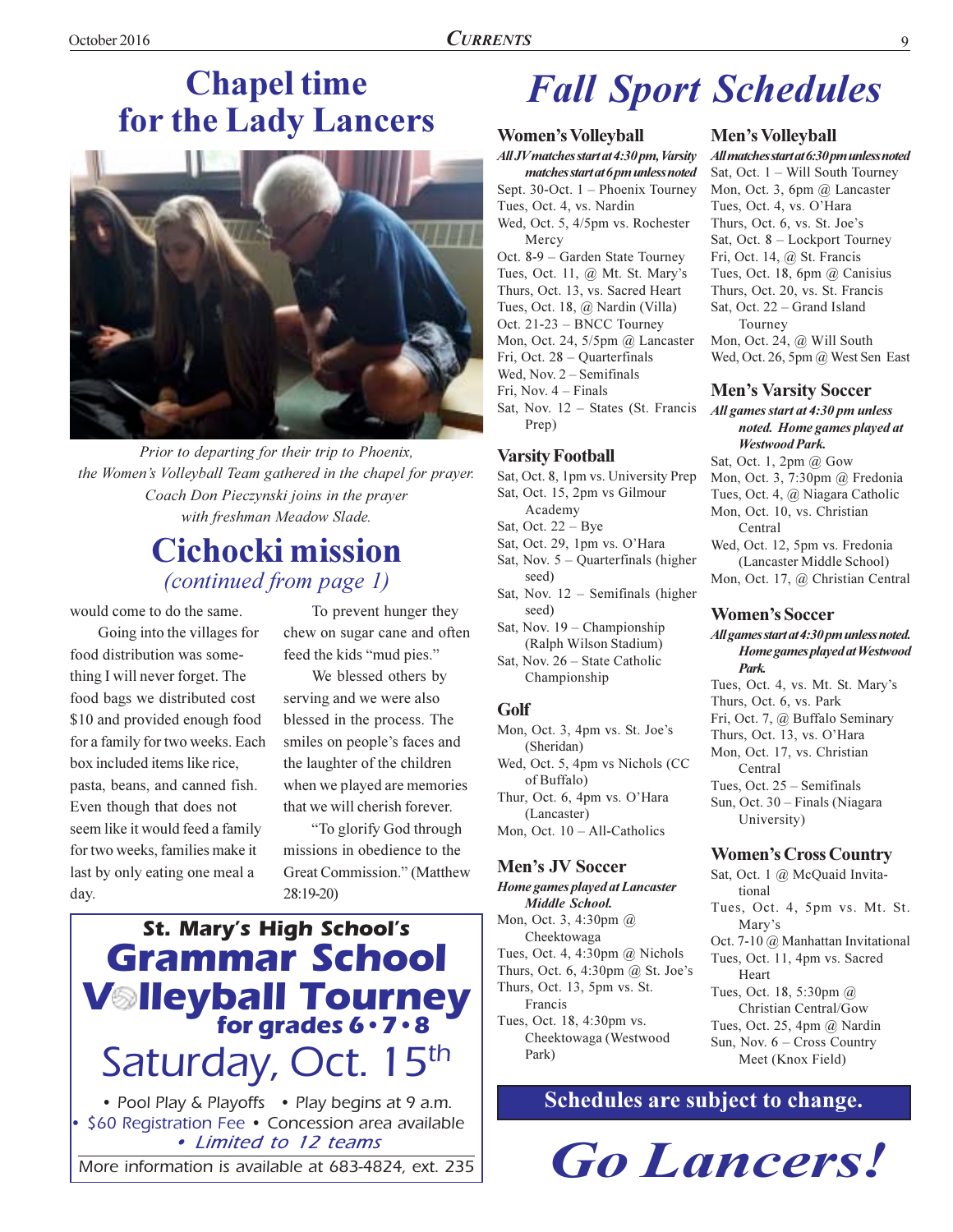|                                                                                   |                                                                                                                                       | <b>October 2016 Menus</b>                                                                                                                                 |                                                                                                                                                      |                                                                                                                                   |                                                                                                                                      |                                                                                                                                                                                                                                                                                                                                |  |  |  |
|-----------------------------------------------------------------------------------|---------------------------------------------------------------------------------------------------------------------------------------|-----------------------------------------------------------------------------------------------------------------------------------------------------------|------------------------------------------------------------------------------------------------------------------------------------------------------|-----------------------------------------------------------------------------------------------------------------------------------|--------------------------------------------------------------------------------------------------------------------------------------|--------------------------------------------------------------------------------------------------------------------------------------------------------------------------------------------------------------------------------------------------------------------------------------------------------------------------------|--|--|--|
| <b>Chef Manager - Tristan Hall</b><br>(Please note – menus are subject to change) |                                                                                                                                       |                                                                                                                                                           |                                                                                                                                                      |                                                                                                                                   |                                                                                                                                      |                                                                                                                                                                                                                                                                                                                                |  |  |  |
|                                                                                   | <b>Monday</b>                                                                                                                         | <b>Tuesday</b>                                                                                                                                            | Wednesday                                                                                                                                            | <b>Thursday</b>                                                                                                                   | Friday                                                                                                                               | Complete Meal Includes:                                                                                                                                                                                                                                                                                                        |  |  |  |
| Breakfast                                                                         | 3<br>Breakfast Flatbread<br>with Sausage $(wg)$<br>Tater Tots (v)<br><i>Assorted Muffins,</i><br>Pastry, Cereal,<br>Bagels, Fruit (v) | 4<br>French Toast Sticks<br>(wg/v)<br>Sausage Links<br>Assorted Muffins,<br>Pastry, Cereal,<br>Bagels, Fruit (v)                                          | 5<br>Sausage Egg Biscuit<br><i>Fruit Cup</i> (v)<br>Assorted Muffins,<br>Pastry, Cereal,<br>Bagels, Fruit (v)                                        | 6<br>Buttermilk Pancakes<br>Sausage Patty<br><i>Assorted Muffins,</i><br>Pastry, Cereal,<br>Bagels, Fruit (v)                     | Western Scramble<br>Fruit Yogurt (v)<br><i>Assorted Muffins,</i><br>Pastry, Cereal,<br>Bagels, Fruit (v)                             | 1 Entree,<br>Choice of Side (blue italic),<br>milk or bottled water \$4.00<br>1 Entree.<br>Choice of Side (blue italic),<br>Intense Milk \$5.00<br><b>Served Daily:</b><br>Entrees\$3.25<br>Salad - Large (v)  \$3.00<br>Salad – Small (v)  \$2.00<br>Fresh Made Soup  \$1.25<br>Cold Sub, Wrap  \$3.25<br>Intense Milk \$1.50 |  |  |  |
|                                                                                   | <i>10</i><br>No School                                                                                                                | 11<br>Ham & Egg on<br><b>Brioche</b><br>Fresh Fruit (v)<br>Assorted Muffins,<br>Pastry, Cereal,<br>Bagels, Fruit (v)                                      | 12<br>French Toast Sticks<br>(wg/v)<br>Sausage Links<br>Assorted Muffins,<br>Pastry, Cereal,<br>Bagels, Fruit (v)                                    | 13<br>Belgian Waffles<br>Sausage Links<br>Assorted Muffins,<br>Pastry, Cereal,<br>Bagels, Fruit (v)                               | 14<br>Breakfast Pizza<br>Fresh Fruit (v)<br>Assorted Muffins,<br>Pastry, Cereal,<br><i>Bagels, Fruit</i> (v)                         |                                                                                                                                                                                                                                                                                                                                |  |  |  |
|                                                                                   | 17<br>(v)<br>Turkey Sausage<br><b>Assorted Muffins.</b><br>Pastry, Cereal,<br>Bagels, Fruit (v)                                       | 18<br>Buttermilk Pancakes Bacon, Egg & Cheese<br>Bagel<br><i>Hash Brown Patty</i> (v)<br><b>Assorted Muffins,</b><br>Pastry, Cereal,<br>Bagels, Fruit (v) | 19<br><b>Buttermilk Biscuits</b><br>with Sausage Gravy<br><i>Fresh Fruit</i> (v)<br><b>Assorted Muffins.</b><br>Pastry, Cereal,<br>Bagels, Fruit (v) | 20<br>Ham, Egg & Cheese<br>Sandwich<br>Hash Brown Patty (v)<br><i>Assorted Muffins,</i><br>Pastry, Cereal,<br>Bagels, Fruit (v)   | 21<br>French Toast Sticks<br>(wg)<br>Sausage Links<br><i>Assorted Muffins,</i><br>Pastry, Cereal,<br>Bagels, Fruit (v)               | Milk 1/2 pint  \$.75<br>Juice Cup  \$.50<br>Bottled Water \$1.00<br>Pizza, all varieties \$2.50<br>Breakfast a la Carte:                                                                                                                                                                                                       |  |  |  |
|                                                                                   | 24<br>Sausage & Egg on<br>English Muffin<br>Tater Tots (v)<br><i>Assorted Muffins,</i><br>Pastry, Cereal,<br>Bagels, Fruit (v)        | 25<br>Breakfast Flatbread<br>with Bacon $(wg)$<br>Fruit Yogurt (v)<br><i>Assorted Muffins,</i><br>Pastry, Cereal,<br>Bagels, Fruit (v)                    | 26<br>Breakfast Burrito<br>Tater Tots (v)<br><i>Assorted Muffins,</i><br>Pastry, Cereal,<br>Bagels, Fruit (v)                                        | 27<br>Bacon, Egg & Cheese<br>on Bagel<br>Hash Brown Patty (v)<br><i>Assorted Muffins,</i><br>Pastry, Cereal,<br>Bagels, Fruit (v) | 28<br>Belgian Waffles<br>Sausage Links<br><i>Assorted Muffins,</i><br>Pastry, Cereal,<br>Bagels, Fruit (v)                           | Breakfast Sandwich  \$3.25<br>Bagel; 4 oz. with Butter  \$1.20<br>Cream Cheese  \$.60<br>Hash Brown Patty  \$.50<br>French Toast Sticks (5)  \$1.85<br>Greek Yogurt \$1.60<br>Fresh Fruit Cup \$1.75                                                                                                                           |  |  |  |
|                                                                                   | 31<br>Sausage Egg Biscuit<br>Fruit Yogurt (v)<br>Assorted Muffins,<br>Pastry, Cereal,<br>Bagels, Fruit (v)                            |                                                                                                                                                           |                                                                                                                                                      |                                                                                                                                   |                                                                                                                                      | Lunch a la Carte:<br>Fresh Baked Cookie  \$.55<br>2 for \$1.00<br>Bag of Chips \$1.25                                                                                                                                                                                                                                          |  |  |  |
|                                                                                   | Monday                                                                                                                                | <b>Tuesday</b>                                                                                                                                            | Wednesday                                                                                                                                            | <b>Thursday</b>                                                                                                                   | Friday                                                                                                                               | Symbols:                                                                                                                                                                                                                                                                                                                       |  |  |  |
| Junch                                                                             | $\boldsymbol{\beta}$<br>Spicy Chicken<br>Fingers $(wg)$<br>Cheesy Macaroni (v)<br>Carrot Sticks & Dip<br>(v)                          | 4<br>Beef or *Chicken<br>Tacos made to order<br>Brown Rice &<br>Bean Bowl (v/wg)<br>Tortilla Chips with<br>Salsa (v/wg)                                   | 5<br>*Chicken Fettuccini<br>with Pesto Sauce<br>Garlic Breadstick (v)<br>Seasoned Vegetables<br>$(\mathbf{v})$                                       | 6<br>*Chunky Chicken<br>Salad Sandwich<br>Pita Chips with<br><i>Hummus</i> (V/Wg)<br>Lemon Cauliflower<br>(v)                     | *Blackened Tilapia<br>Po' Boy Flatbread<br>(wg) with Remoulade<br>Sauce<br>Cajun Fries (v)<br>Vegetable Medley (v)                   | $(v)$ = vegetarian<br>$(wg)$ = whole grain<br>$*$ = Better Choice Healthy<br>Entrees (choosemyplate.gov)<br>Prepayment:                                                                                                                                                                                                        |  |  |  |
|                                                                                   | <i>10</i><br>No School                                                                                                                | 11<br>Walk-a-Thon                                                                                                                                         | 12<br>Pulled Pork Flatbread<br>Sandwich $(wg)$<br>Baked Beans (v)<br>Potato Salad (v)                                                                | 13<br>Bacon Cheeseburger<br>(wg)<br>Steak Fries (v)<br><i>Fruit Cup</i> $(v)$                                                     | 14<br>*Buffalo Chicken<br>Salad $(wg)$<br>Potato Chips (v)<br>Marinated Vegetable<br>Salad (v)                                       | Go to<br>myschoolbucks.com, create an<br>account, and make payment.<br>Students can also prepay in the<br>lunch line with cash or check                                                                                                                                                                                        |  |  |  |
|                                                                                   | 17<br>Sahlens Hot Dog on<br>Bun<br>Tater Tots (v)<br>Baked Beans (v)                                                                  | 18<br>*Taco Salad with<br>Cilantro Lime<br>Dressing<br><b>Black Beans</b> (v)<br>Tortilla Chips with<br>Salsa (v/wg)                                      | 19<br>Noon Dismissal<br>No Lunch                                                                                                                     | <i>20</i><br>*Carved Roast<br>Turkey Breast with<br>Gravy<br>Mashed Potatoes (v)<br>Roasted Brussel<br><i>Sprouts</i> (v)         | 21<br>*Build Your Own<br>Baked Potato Bar<br><b>Beef Chili</b><br><i>Veggie Chili</i> (v)<br>Cheesy Broccoli (v)<br>Garden Salad (v) | (made payable to Personal<br>Touch Food Service, with the<br>student ID number on it).                                                                                                                                                                                                                                         |  |  |  |
|                                                                                   | 24<br>*Chicken Parmesan<br>with Whole Wheat<br>Pasta $(wg)$<br>Penne Pasta (v)<br>Roasted Vegetables<br>$(\mathbf{v})$                | 25<br>Nacho Grande with<br>Beef $(wg)$<br>Choice of Toppings<br>Refried Beans (v)<br>Southwest Vegetables<br>$(\mathbf{v})$                               | 26<br>Chicken Finger Sub<br>(wg)<br>Veggies & Hummus<br>$(\mathbf{v})$<br>Potato Chips (v)                                                           | 27<br>*Beef Goulash<br>Buttered Noodles (v)<br>Garden Salad (v)                                                                   | 28<br>*Chicken Banh Mi<br>Flatbread $(wg)$<br><i>Noodle Salad</i> (v)<br>Mandarin Oranges<br>(v)                                     |                                                                                                                                                                                                                                                                                                                                |  |  |  |
|                                                                                   | 31<br>Pasta Marinara with<br>Meatballs<br>Garlic Breadstick (v)<br>Roasted Broccoli (v)                                               |                                                                                                                                                           |                                                                                                                                                      |                                                                                                                                   |                                                                                                                                      |                                                                                                                                                                                                                                                                                                                                |  |  |  |

Many Al a Carte Items also available after school!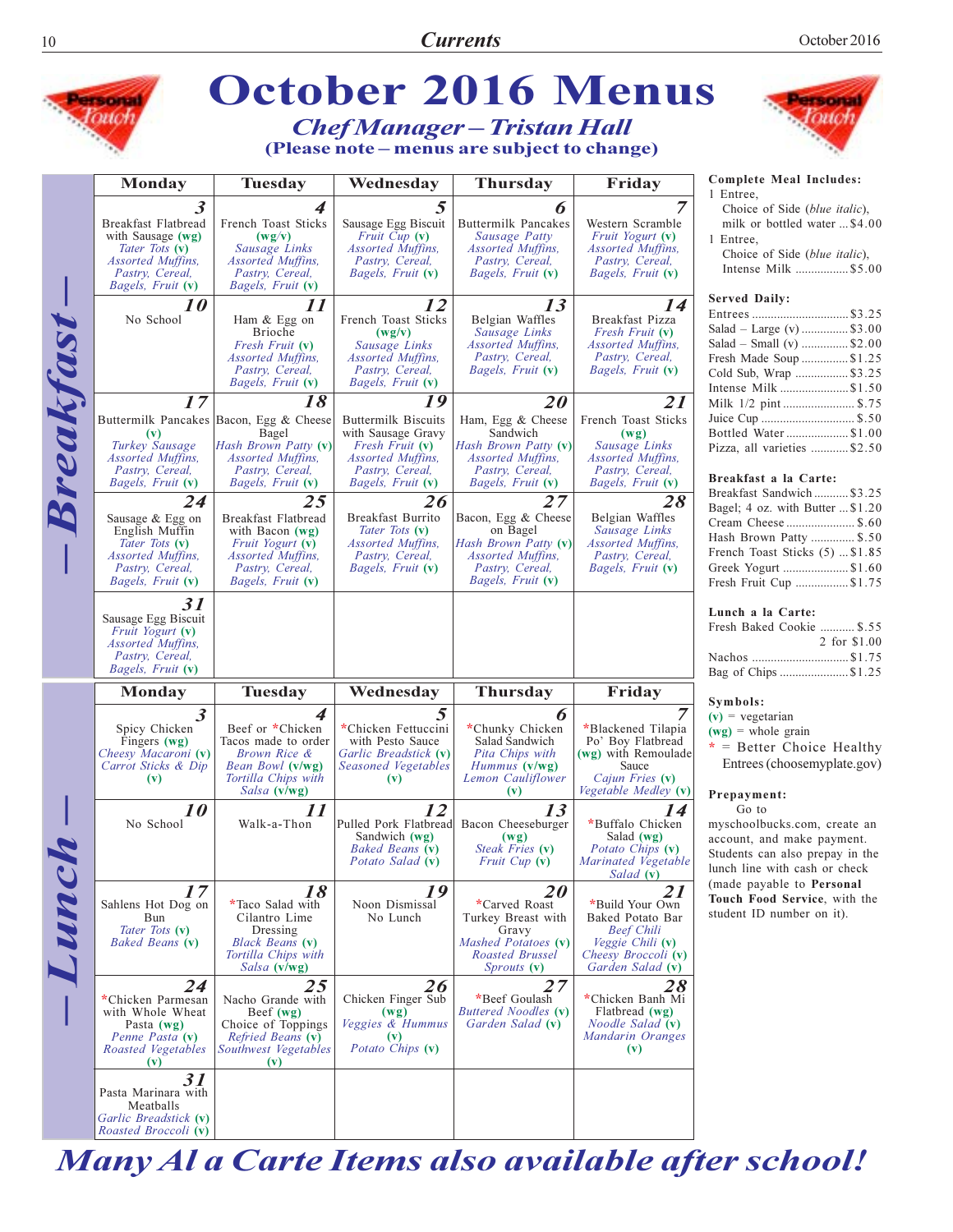# October 2016 Calendar

| <b>Sunday</b>                                                                                  | <b>Monday</b>                                                                                                                                                                             | <b>Tuesday</b>                                                                                                                                                                                         | Wednesday                                                                                                                                                                     | <b>Thursday</b>                                                                                                                                            | Friday                                                                                                                                               | <b>Saturday</b>                                                                                                                                                                                                                                                                                 |
|------------------------------------------------------------------------------------------------|-------------------------------------------------------------------------------------------------------------------------------------------------------------------------------------------|--------------------------------------------------------------------------------------------------------------------------------------------------------------------------------------------------------|-------------------------------------------------------------------------------------------------------------------------------------------------------------------------------|------------------------------------------------------------------------------------------------------------------------------------------------------------|------------------------------------------------------------------------------------------------------------------------------------------------------|-------------------------------------------------------------------------------------------------------------------------------------------------------------------------------------------------------------------------------------------------------------------------------------------------|
| $\overline{2}$<br>Varsity Volleyball<br>returns from<br>Phoenix Tourna-<br>ment                | $3$ - E Day<br>Student Senate<br>2:30 <sub>pm</sub><br>MVB @ Lancaster<br>MSoc @ Fredonia<br>Golf vs. St. Joe's<br>MJVSoc @<br>Cheektowaga                                                | $4$ - $F$ Day<br>Curriculum Commit-<br>tee $2:30 \text{pm}$<br>WVB vs. Nardin<br>MVB vs. O'Hara<br>WSoc vs. Mt. St.<br>Mary's<br>MJVSoc @ Nichols<br>MSoc @ Niagara<br>Catholic<br>XC @ Mt. St. Mary's | $5 - A$ Day<br>WVB vs. Mercv<br>(Rochester)<br>Golf vs. Nichols                                                                                                               | $6 - B$ Day<br>Morning Mass<br>7:30am<br>NHS Tutoring<br>2:30 <sub>pm</sub><br>MVB vs. St. Joe's<br>WSoc vs. Park<br>MJVSoc @ St. Joe's<br>Golf vs. O'Hara | $7 - C$ Day<br>2pm Dismissal<br>Special Schedule<br>(Emergency Drill)<br>Walk-a-thon Pledges<br>Due<br>WSoc @ Park<br>XC @ Manhattan<br>Invitational | $\overline{l}$<br><b>SAT Testing Day</b><br>WVB @ Phoenix<br>Tourney<br>WVB @ Will South<br>Tourney<br>$MSoc$ $@$ $Gow$<br>XC @ McQuaid<br><i>Invitational</i><br>8<br>WVB Team (a) Garden<br>City Tourney<br>MVB @ Lockport<br>Tourney<br>Football vs. UPrep<br>XC @ Manhattan<br>Invitational |
|                                                                                                |                                                                                                                                                                                           |                                                                                                                                                                                                        |                                                                                                                                                                               |                                                                                                                                                            | 2pm<br><b>Dismissal</b>                                                                                                                              |                                                                                                                                                                                                                                                                                                 |
| 9                                                                                              | 10                                                                                                                                                                                        | 11                                                                                                                                                                                                     | $12$ - D Day                                                                                                                                                                  | $13$ - E Day                                                                                                                                               | $14$ - $F$ Day                                                                                                                                       | 15                                                                                                                                                                                                                                                                                              |
| Homecoming                                                                                     | <b>NO SCHOOL</b>                                                                                                                                                                          | NHS 2:30pm                                                                                                                                                                                             | Leadership Ad Board                                                                                                                                                           | NHS Tutoring                                                                                                                                               | Special Schedule                                                                                                                                     | Homecoming Dance                                                                                                                                                                                                                                                                                |
| Week<br>WVB Team @ Garden MSoc vs. Christian<br>City Tourney<br>XC @ Manhattan<br>Invitational | Columbus Day<br>Central<br>XC @ Manhattan<br>Invitational<br>Golf - All-Catholics<br><b>No School</b>                                                                                     | Homecoming Liturgy<br>Walk-a-thon<br>Spirit Banner<br>Decorating<br>$WVB$ ( <i>a</i> ) $Mt$ . St.<br>Mary's<br>XC vs. Sacred Heart                                                                     | 2:30 <sub>pm</sub><br>MSoc vs. Fredonia                                                                                                                                       | 2:30 <sub>pm</sub><br>Math Club 2:30pm<br>WVB vs. Sacred Hear<br>WSoc vs. O'Hara<br>MJVSoc vs. St.<br>Francis                                              | (Pep Assembly)<br>MVB @ St. Francis                                                                                                                  | $8-11$ pm<br>Homecoming Game<br>vs. Gilmour<br>Academy 1pm<br>XC @ Pembroke<br>Town Park                                                                                                                                                                                                        |
| 16                                                                                             | $17 - A$ Day<br>Special Schedule<br>(College Consor-<br>tium / Class<br>Meetings)<br>Student Senate<br>2:30 <sub>pm</sub><br>WSoc vs. Christian<br>Central<br>MSoc @ Christian<br>Central | $18 - B$ Day<br>Freshman Officer<br>Forms Due 2:30pm Standardized Test<br>WVB @ Nardin<br>MVB @ Canisius<br>XC @ Christian<br>Central/Gow<br>MJVSoc vs.<br>Cheektowaga                                 | 19<br><b>Noon Dismissal</b><br>Day<br>Senior College<br>Visitation Day<br>Faculty/Staff Meeting MVB vs. St. Francis<br>12:30 <sub>pm</sub><br><b>Noon</b><br><b>Dismissal</b> | $20 - C$ Day<br>NHS Tutoring<br>2:30 <sub>pm</sub><br>Campus Ministry<br>2:30 <sub>pm</sub>                                                                | $21 - D$ Day<br>Freshmen Officer<br>Speeches<br>Freshmen Retreat<br>8am-2pm<br>WVB @ BNCC<br>Tourney                                                 | 22<br><b>ACT</b> Testing Date<br>Down Syndrome<br>Group of WNY<br>Annual Halloween<br>Party 9:30am-2pm<br>Bash for Cash<br>$6 - 10$ pm<br>WVB @ BNCC<br>Tourney<br>MVB @ Grand<br>Island Tourney                                                                                                |
| $\boxed{23}$<br><b>Red Ribbon Week</b><br>$WVB$ ( <i>a</i> ) BNCC<br>Tourney                   | $24$ - E Day<br>Fresh Off Elections<br>in HR<br>Student Senate<br>2:30 <sub>pm</sub><br>WVB @ Lancaster<br>MVB @, Will South                                                              | $25$ - $F$ Day<br>XC @ Nardin<br>WSoc - Semifinals                                                                                                                                                     | $26 - A$ Day<br>MVB @ West Seneca<br>East                                                                                                                                     | $27 - B$ Day<br>NHS Tutoring<br>2:30 <sub>pm</sub>                                                                                                         | $28 - C$ Day<br>Junior Recognition<br>Mass 9am<br>Freshmen<br>Homeroom Rep<br>Forms Due 2:30pm<br>$WVB - Quarterly$                                  | 29<br>Football vs. O'Hara                                                                                                                                                                                                                                                                       |
| 30<br>WSoc - Finals                                                                            | $31 - D$ Day                                                                                                                                                                              | $1$ - E Day<br>Ext HR / PM Lit<br>Schedule (Class<br>Meetings / All<br>Saints Liturgy)<br>Photo retakes during<br>lunches<br>Curriculum 2:30pm                                                         | $2$ - $F$ Day<br>$WVB - Semifinals$                                                                                                                                           | $3 - A$ Day<br>Morning Mass<br>7:30am<br>NHS Tutoring<br>$2:30 \text{pm}$                                                                                  | $4 - B$ Day<br>Family Day of<br>Remembrance<br>Jeans Day for<br>Charity (\$2)<br>Fall Play 7:30pm<br>$WVB$ – Finals                                  | 5<br><b>SAT Test Day</b><br>Down Syndrome<br>Parents Group of<br><b>WNY Annual</b><br>Symposium<br>$7:30am-5pm$<br>Fall Play 7:30pm<br>$Football -$<br>Quarterfinals                                                                                                                            |